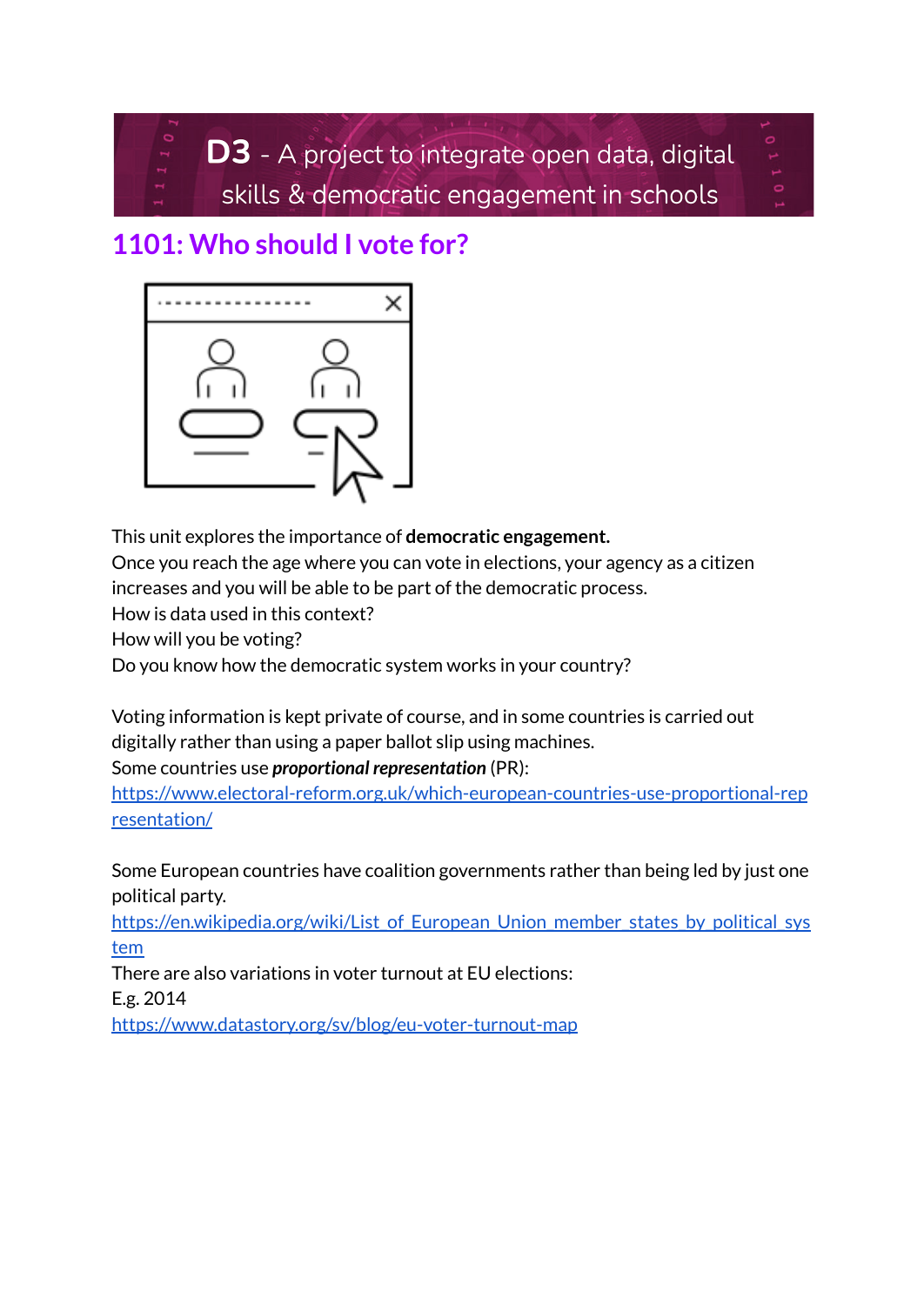## **How old do you have to be to vote in your country?**

Age at which children have the right to vote at national elections



© EuroGeographics for the administrative boundaries © FRA - All rights reserved - Minimum age requirements related to rights of the child in the EU, 2017<br>|Year : 2017 .<br>Source: FRA, http://fra.europa.eu



### Age at which children have the right to vote at national elections

#### Source:

http://fra.europa.eu/en/publications-and-resources/data-and-maps/minag/group03/MINAG\_PP01/MAP

# **Activity 25**

Investigate voting patterns at the most recent elections in your home country.